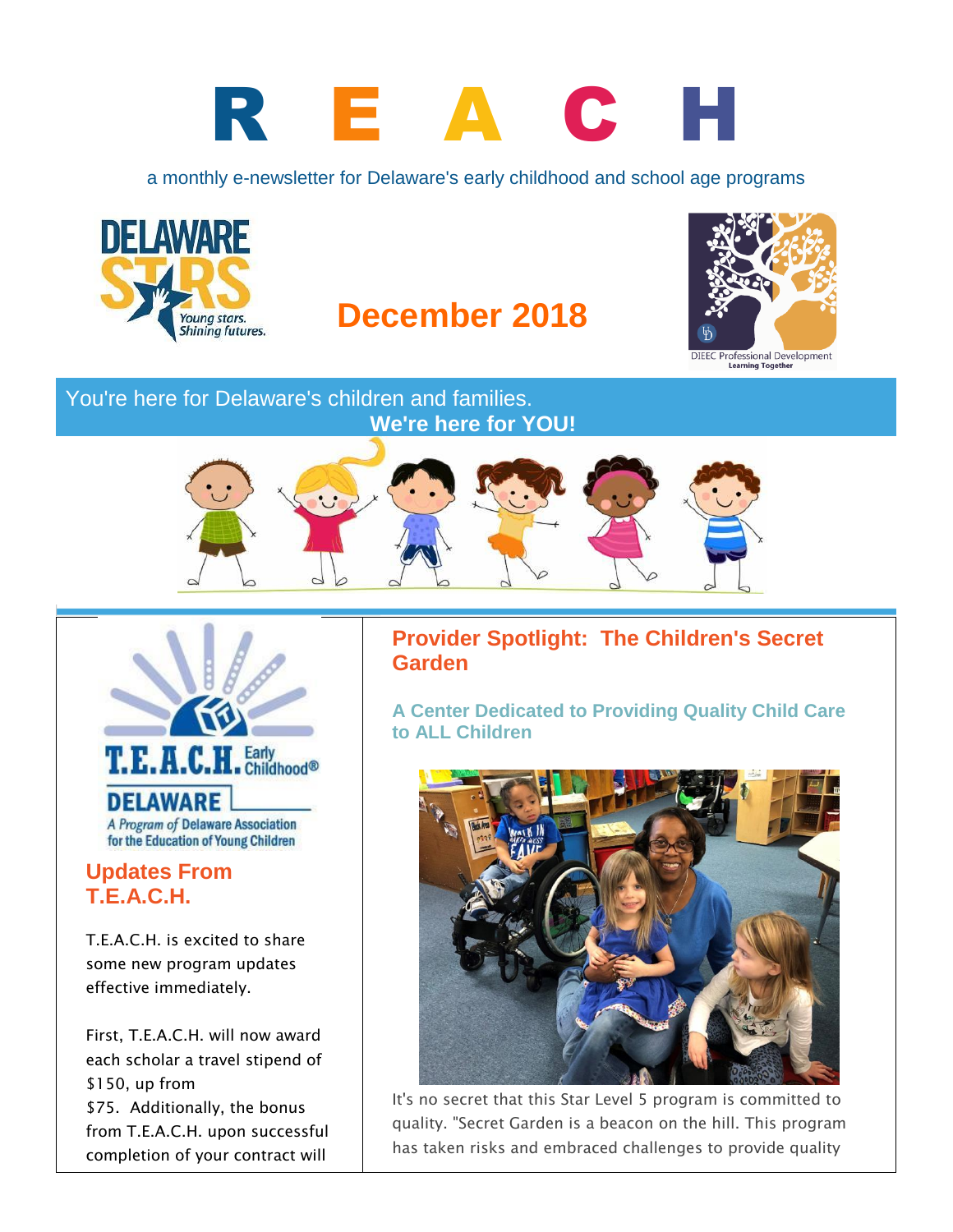be \$500 and either a \$200 or 2% increase from the sponsoring center (unless you are a FCC or Center owner).

Finally, T.E.A.C.H. again has permission to pay for the courses needed for the Administrator credential. For the first time, they also have permission to pay for the courses needed for the C&A credential.

Registration for Spring semester has begun, now is the time to apply for scholarships. Please contact deayc with questions at (302) 764-1500.



**New Training Center - New Castle County**

Please note that trainings are now being held at our new training center located at 501 S. College Ave. in Newark.

Sessions in New Castle County will be held at both the Hudson Center and S. College Ave. As you register, pay attention to the specific site.

child care with their eye always on the benefit to the child," said Nancy Edwards, Stars Curriculum and Assessment Technical Assistant.

Although providing quality child care is this program's unifying goal, their challenges are unique to the children they serve. The Children's Secret Garden, located in Dover, Del., is a Prescribed Pediatric Extended Care program - seventy five percent of their children have medical needs that require skilled nursing.

At this program, both educators and nurses work side by side teaching and tending to the wide-ranging needs of the children in their care. Nurses are trained in child development and attend Stars trainings such as Foundations of Curriculum and Teaching Strategies Gold. Additionally, the educators on staff serve as a resource by providing feedback about ways to improve teaching practices.

"Nurses care for the whole child," said Marian Favors, child care director. "Our staff reflects a marriage of both education and health care."

"Everyone here is deeply committed to making inclusion their top priority. Teachers and nurses work tirelessly to minimize the struggles of the children," said Stacy Smith, who teams with Marian as a center administrator.

And for the children that are developmentally typical, "they don't bat an eye." During a typical morning at Secret Garden, a little boy in a wheelchair shares a book with a little girl sitting on the carpet while a child with diabetes gets pulled to the side during circle time for a blood check.

"The staff works to help the children find similarities between them versus differences," Smith said.

Every child enrolled - from the infants to the four- and fiveyear olds- is getting the same quality care and education.

"I wish we could get to a Star Level 7," Favors adds. "Stars has shown us what quality is and we keep wanting to go higher and higher."

#### **Delaware First News**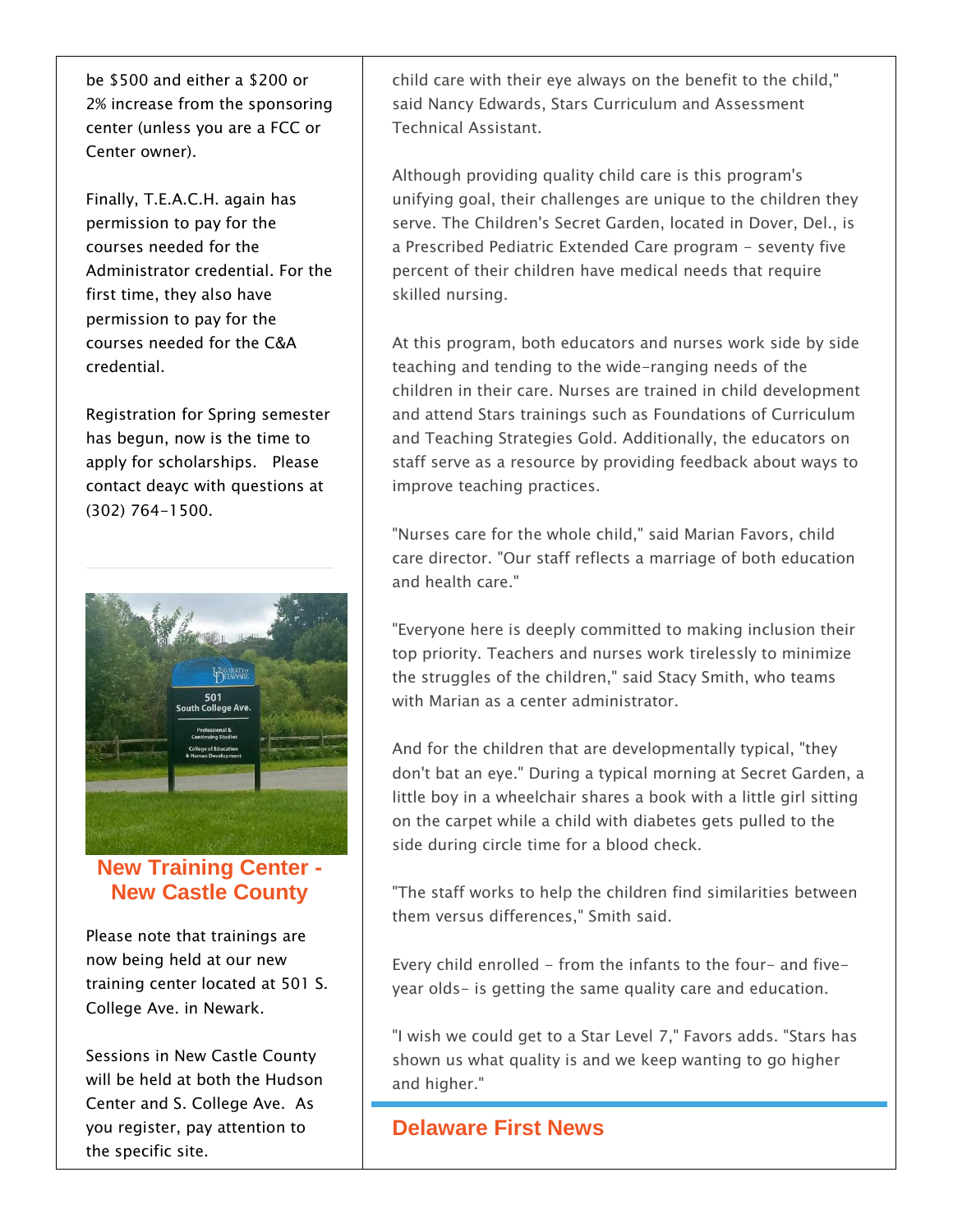

#### **Professional Development - Staying the Course**

With the holiday season upon us, it's easy to get distracted with our planning. Be determined to finish the year strong by taking one of our trainings in December.

Following is a preview of our offerings:

Every Day Math

Child Assessment for Administrators: Polishing the Lens

Child Assessment for Teachers: The Power of Practice

**Transitions** 

Introduction to the Ages & Stages Questionnaires - Developmental Screening Tools (ASQ-3 and ASQ: SE2) Science Up: Birds and Bugs

Positive Behavior: Building on Children's Strengths

#### **Online Application Available**

The Office of Early Learning is excited to announce that the new Delaware First Online Application is now available!

The new application portal allows you to:

- -create/update a personal profile
- -upload documentation
- -apply for a qualification online

The online platform was created to improve efficiency in application processing. By putting you in control of their qualification documents, you can start working in the field as soon as possible.

Here are some documents that will allow you to learn more about how to apply online for qualifications through Delaware First:

- [PowerPoint Presentation](http://r20.rs6.net/tn.jsp?f=001wLMyT-9qEKP477pi46pFrbAv3MQrZckamvTyK8nCfy8SyGtfyEUspEIc-Z2A7PHt1-PP7f3peSU7tkiRPbNFuJqOyJGq6Zgg4TlD-adaQ-cJ6yFfdii19R7-D-RemeAk9VlHa7O4-Rbt65xed7UYzOPMXZVhoCMqgy-h34GI5zVYNMqe5FYjqjt1ZQK7eU_ID2DXXg5vlQRpxElURODGhsuxLy9fRPu8goPkNJI589NRDbKsBEQrq41gRnPfUxf2&c=l-tRKdJ55xGD3jfGhAFMz7SvWOPTEZMs2hFWE5bNtchnh3inZUm-IQ==&ch=zMnbloZ_AJk8ZAPUCSqmkzO5471cjZITkPamU3cxQFbCt8Ab4-q4Jw==) at<https://bit.ly/2T5F6jL>
- [Instructions for requesting an IMS Account](http://r20.rs6.net/tn.jsp?f=001wLMyT-9qEKP477pi46pFrbAv3MQrZckamvTyK8nCfy8SyGtfyEUspEIc-Z2A7PHt9jqdR5FoXYH-CoJtxLJ_j0TLzKDVO8t6K3PT5JaobWgEfPOqBzsQFG9fpyg1FJC42Ww4oAfvUNjX8ZYzNXiNpK4Zi_peWfw6bpesqqEE9NRpfLsMUT1KPtnvP-VDCo9iipfnMyAe-8F14H7x-48bRyuD4wq5XErhf3PsdtuxX5wMCMgvEfSXcktowECMRY4g&c=l-tRKdJ55xGD3jfGhAFMz7SvWOPTEZMs2hFWE5bNtchnh3inZUm-IQ==&ch=zMnbloZ_AJk8ZAPUCSqmkzO5471cjZITkPamU3cxQFbCt8Ab4-q4Jw==) at <https://bit.ly/2B3aGHU>
- [Request an IMS Account](http://r20.rs6.net/tn.jsp?f=001wLMyT-9qEKP477pi46pFrbAv3MQrZckamvTyK8nCfy8SyGtfyEUspEIc-Z2A7PHtFOZR4B4i3swioOpz_QK2tRZ8HSZUcWQMDTl6hsi_rm0RrOFLBCSw4lMOiJOzmm3xquyY6we2_SuYsGunrqMTGO-kVqAdGQntC3y7MFKgI5ad0cVlR-08HD1TRnnqMITac-4aBAjXxE0KdQ2RkysxSA==&c=l-tRKdJ55xGD3jfGhAFMz7SvWOPTEZMs2hFWE5bNtchnh3inZUm-IQ==&ch=zMnbloZ_AJk8ZAPUCSqmkzO5471cjZITkPamU3cxQFbCt8Ab4-q4Jw==) at [https://pubapps.doe.k12.de.us/sso/petitionacctdpec.a](https://pubapps.doe.k12.de.us/sso/petitionacctdpec.aspx) [spx](https://pubapps.doe.k12.de.us/sso/petitionacctdpec.aspx)
- [Access the Delaware First Online Application](http://r20.rs6.net/tn.jsp?f=001wLMyT-9qEKP477pi46pFrbAv3MQrZckamvTyK8nCfy8SyGtfyEUspEIc-Z2A7PHt8SUxmu3G2I1yCCPt8argGSP6z13uHMOYKXap8x_943G9RR5jsguOkKB2_hSVWPvB47QTgQ3YpAZOglCUeW3d0LGYIcr1vaTkyyu2j8eyCtTTIL4alZdwNw==&c=l-tRKdJ55xGD3jfGhAFMz7SvWOPTEZMs2hFWE5bNtchnh3inZUm-IQ==&ch=zMnbloZ_AJk8ZAPUCSqmkzO5471cjZITkPamU3cxQFbCt8Ab4-q4Jw==) <https://www.doe.k12.de.us/>

The Office of Early Learning/Delaware First staff asks for your patience during the transition to online applications - there may be a slight delay in application process.

#### Other Important Updates to Note

 Paper Applications Missing Information: Beginning January 1, 2019, all paper applications that are missing information will no longer be held for 60 days. These applications will be returned to the applicant with a letter highlighting the missing information. The letter will provide the applicant the option to resubmit all required information via mail or apply and upload all required information through the new online system.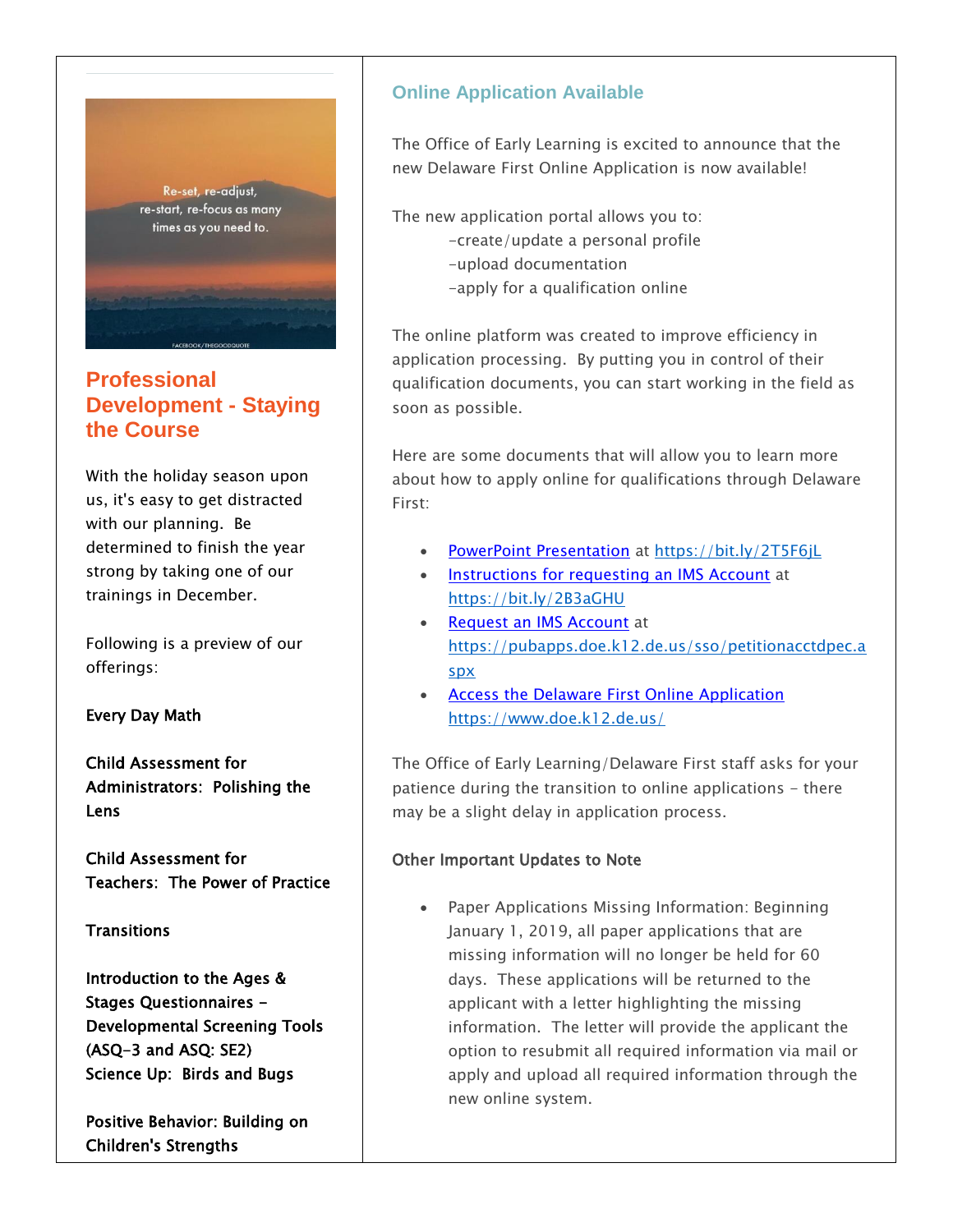#### Sing, Dance and Stomp

#### **Trainings by County - Printable Versions**

Sometimes it's easier to plan by looking at a printed version of a schedule.

A hard copy of the calendar by county through February 2019 is available at the end of the publication. [New Castle County Offerings](http://r20.rs6.net/tn.jsp?f=001wLMyT-9qEKP477pi46pFrbAv3MQrZckamvTyK8nCfy8SyGtfyEUspCPsbBN2v09VjnXRHUbL2XnfLGeLxiCp4Xy21O5r0hU4OKO9OjwXGNt6e8fCXNjt5K9O4JNQl9R_K27AhBFwWtD4M2SwiD-p7npn6-tU08Z4WhF4SJV0I7iEtD4AGh2Zzp0aS_ImI2u7lDnTUWinaofgZDMnyDEHqTCigXM8sjUpIfWhSyl5S2yu-t0W3MUTTb2v0aKkiH3Q&c=l-tRKdJ55xGD3jfGhAFMz7SvWOPTEZMs2hFWE5bNtchnh3inZUm-IQ==&ch=zMnbloZ_AJk8ZAPUCSqmkzO5471cjZITkPamU3cxQFbCt8Ab4-q4Jw==) [Kent County Offerings](http://r20.rs6.net/tn.jsp?f=001wLMyT-9qEKP477pi46pFrbAv3MQrZckamvTyK8nCfy8SyGtfyEUspCPsbBN2v09Vs7yJAuYRTe6_qYIoDHO8KTzFcnoUzxJnWnQ024_v0ZbamGCeNM-AjQQtdfL_qHtrewRPsjs-_rDkNnA4fCP-1TVLfrUeHzQefZGOhyyFoYnzFyhNdkzGgchGVYJHZ6d1lwp-0L1RQsEj18mDLkG2h4oaZrDe9A9YfJLj9EFiaQAU8tvZhrTjYTRwnsFaAAmW&c=l-tRKdJ55xGD3jfGhAFMz7SvWOPTEZMs2hFWE5bNtchnh3inZUm-IQ==&ch=zMnbloZ_AJk8ZAPUCSqmkzO5471cjZITkPamU3cxQFbCt8Ab4-q4Jw==) **[Sussex County Offerings](http://r20.rs6.net/tn.jsp?f=001wLMyT-9qEKP477pi46pFrbAv3MQrZckamvTyK8nCfy8SyGtfyEUspCPsbBN2v09VGP3yiL2j_Uc_Eke2gGygq7ez6ozzbXnqtoItl7hdl4YIfH9AYQj1-BxYitBrtWXHnNqvw3St7M_xLph_n2pJvdw1CBt3twGKtrLixKHoko_EnWJr-xle-gyOplmnRPvQZgQEeCb74jLlNwCRcDd5AFfAWE517zT0-Oy7Cgde7Ut8IHImXS4DE0JfR7cEo2Sc&c=l-tRKdJ55xGD3jfGhAFMz7SvWOPTEZMs2hFWE5bNtchnh3inZUm-IQ==&ch=zMnbloZ_AJk8ZAPUCSqmkzO5471cjZITkPamU3cxQFbCt8Ab4-q4Jw==)** 



#### **New Year, New Website**

We're excite to announce that in January both Professional Development and Delaware Stars will have new websites.

Both have been redesigned to make your online experience with us easier and more efficient.

Stay tuned for our new look in 2019!

 Paper Applications Phase Out: In order to process applications faster we are requesting that you apply online. Paper applications will be phased out over the next year, so we strongly encourage you to apply online.

#### **Ages and Stages Questionnaires (ASQ) News**

#### **New Website Features**

Through a survey done last summer, ASQ was able to identify which aspects of the screening were the most challenging for programs. Based on the feedback, the ASQ website now includes five new resources for screening programs. The five resources which users have full and free access to are:

- Screening Navigator
- **•** Training Portal
- FAQ Knowledge Base
- Parent Section
- Networking Directory

The ASQ page is available at <https://www.agesandstages.com/new-features/>

#### **Capacity Grant: Application Deadline January 25, 2019**

#### **Funding for Programs in Delaware Stars**

#### The [Capacity Grant,](http://r20.rs6.net/tn.jsp?f=001wLMyT-9qEKP477pi46pFrbAv3MQrZckamvTyK8nCfy8SyGtfyEUspIHDaCTDNGAyE5fC82iF0myBTVLGmqi9mEEr9R0UPTRAym9HdSJAT-iudv5djlLclnwW3sa29XIb1AtpbPSGPMUv9tq4eRNoqGkNvLPHV3wbHB-p2ZPzrLA=&c=l-tRKdJ55xGD3jfGhAFMz7SvWOPTEZMs2hFWE5bNtchnh3inZUm-IQ==&ch=zMnbloZ_AJk8ZAPUCSqmkzO5471cjZITkPamU3cxQFbCt8Ab4-q4Jw==) [\(https://www.cffde.org/\)](https://www.cffde.org/)

managed by Children & Families First, is intended to provide resources to enhance the quality of early learning programs and to expand the supply of child care in Delaware. The next deadline to submit an application for a Capacity Grant is January 25, 2019. You can reach the Capacity Grant Program Manager, Andrea Prettyman at [aprettyman@cffde.org](mailto:aprettyman@cffde.org) or call 302-233-6475 with questions.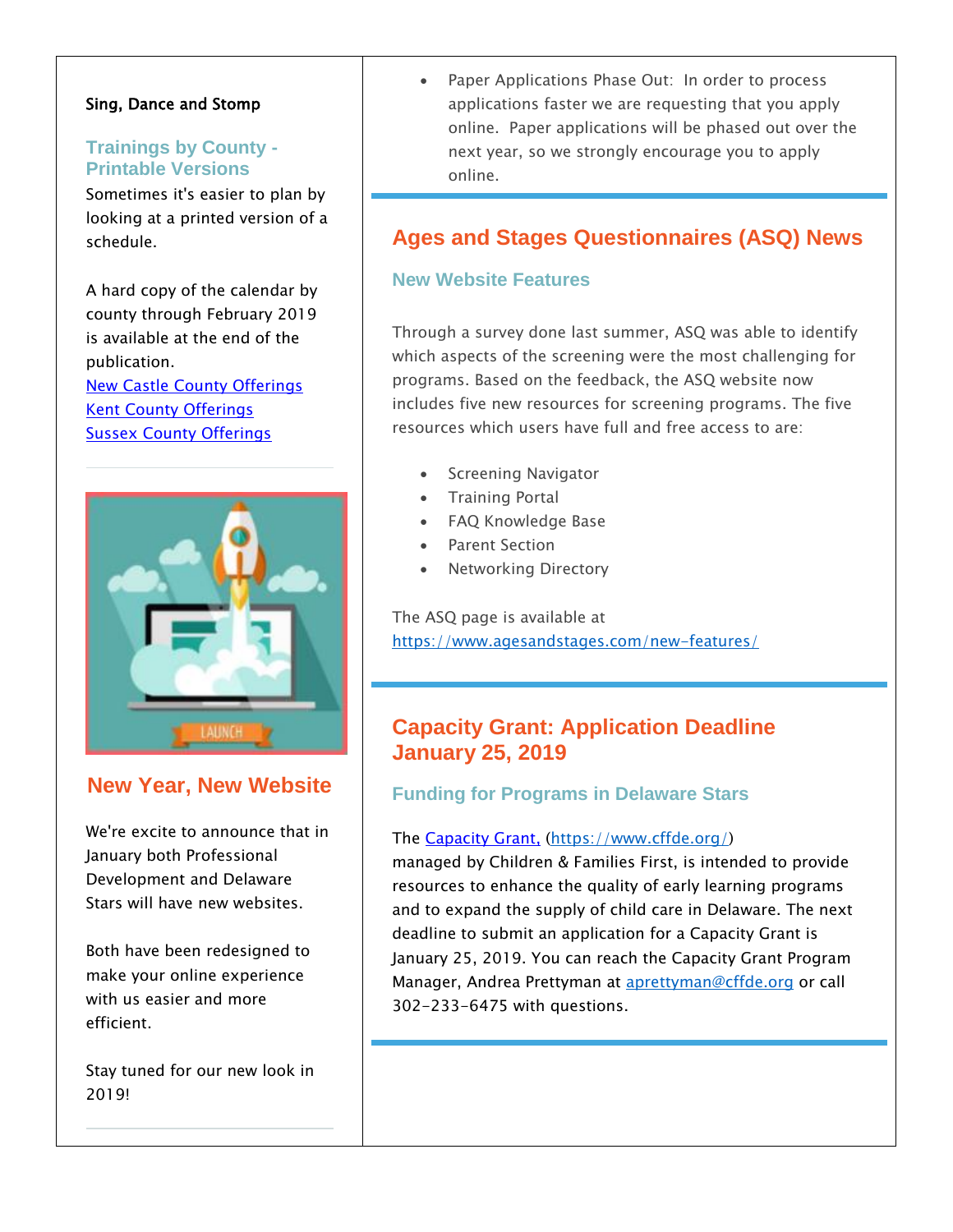Keep up with our Quality Assured training sessions by following us on Facebook.

**Follow DIEEC-PD** on facebook



#### **December Calendar**

#### **Wishing you a Restful and Happy Holiday!**

Attached [here](http://r20.rs6.net/tn.jsp?f=001wLMyT-9qEKP477pi46pFrbAv3MQrZckamvTyK8nCfy8SyGtfyEUspCPsbBN2v09VWPPtR4396bfxkfzm-6C42VUE1UbXcwhG7_r7EnS3kfqGu7o_GQMGu-d-y38_kVWGGdm0eqHcOEeJyrN3Z769xebd0PiWAQbpNgxAGl_knG-kOpEKeXAoFBFHHV4Q5AHaQ6XWoTS8JewaPQaCZKPLehnEw7UEWSRiwHzM0sMPvojjg6Z3kiFPEHXZhVhIly63&c=l-tRKdJ55xGD3jfGhAFMz7SvWOPTEZMs2hFWE5bNtchnh3inZUm-IQ==&ch=zMnbloZ_AJk8ZAPUCSqmkzO5471cjZITkPamU3cxQFbCt8Ab4-q4Jw==) is a calendar of activities and events for you and your program for December. We wish you a wonderful holiday season and look forward to working with you in 2019.

Delaware Institute for Excellence in Early Childhood **Delaware Stars for Early Success Professional Development Department** Main (302) 831-3239 | Fax (302) 831-4223 Visit PD at www.dieecpd.org Visit DE Stars at:www.delawarestars.udel.edu



**DELAWARE INSTITUTE FOR** Excellence in Early Childhood

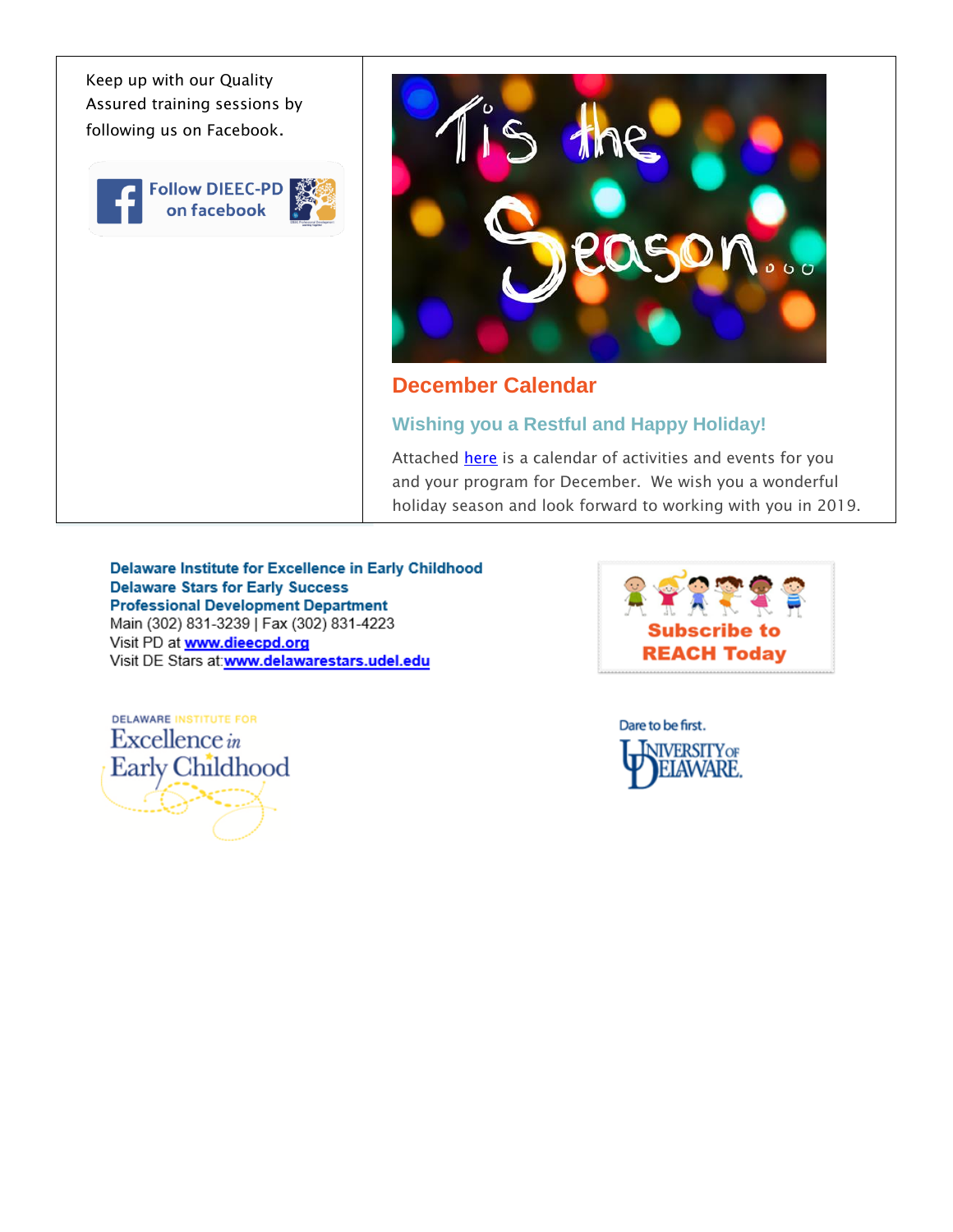| <b>New Castle County</b>                                                         |                                                                         | December 2018 |                           |      | <b>Register at: www.dieecpd.org</b>                     |              |  |
|----------------------------------------------------------------------------------|-------------------------------------------------------------------------|---------------|---------------------------|------|---------------------------------------------------------|--------------|--|
| <b>DATE/TIME</b>                                                                 | <b>TITLE</b>                                                            |               | <b>LEVEL</b>              |      | <b>HOURS LOCATION</b>                                   | <b>PRICE</b> |  |
| 12/03/2018 06:30 pm Every Day Math<br>12/10/2018 06:30 pm<br>12/17/2018 06:30 pm |                                                                         |               | Intermediate<br>СE        | 6.00 | Hudson State Service Center<br>501 Ogletown Rd., Newark | \$20.00      |  |
| 12/06/2018 06:30 pm Practice                                                     | 12/04/2018 06:30 pm Child Assessment for Teachers: The Power of         |               | Intro<br>OA               | 6.00 | Hudson State Service Center<br>501 Ogletown Rd., Newark | \$20.00      |  |
| 12/19/2018 06:00 pm                                                              | 12/12/2018 06:00 pm Positive Behavior: Building on Children's Strengths |               | Intermediate<br><b>SE</b> | 6.00 | Hudson State Service Center<br>501 Ogletown Rd., Newark | \$20.00      |  |
| 12/13/2018 06:30 pm Transitions                                                  |                                                                         |               | Intro<br>СE               | 3.00 | Hudson State Service Center<br>501 Ogletown Rd., Newark | \$15.00      |  |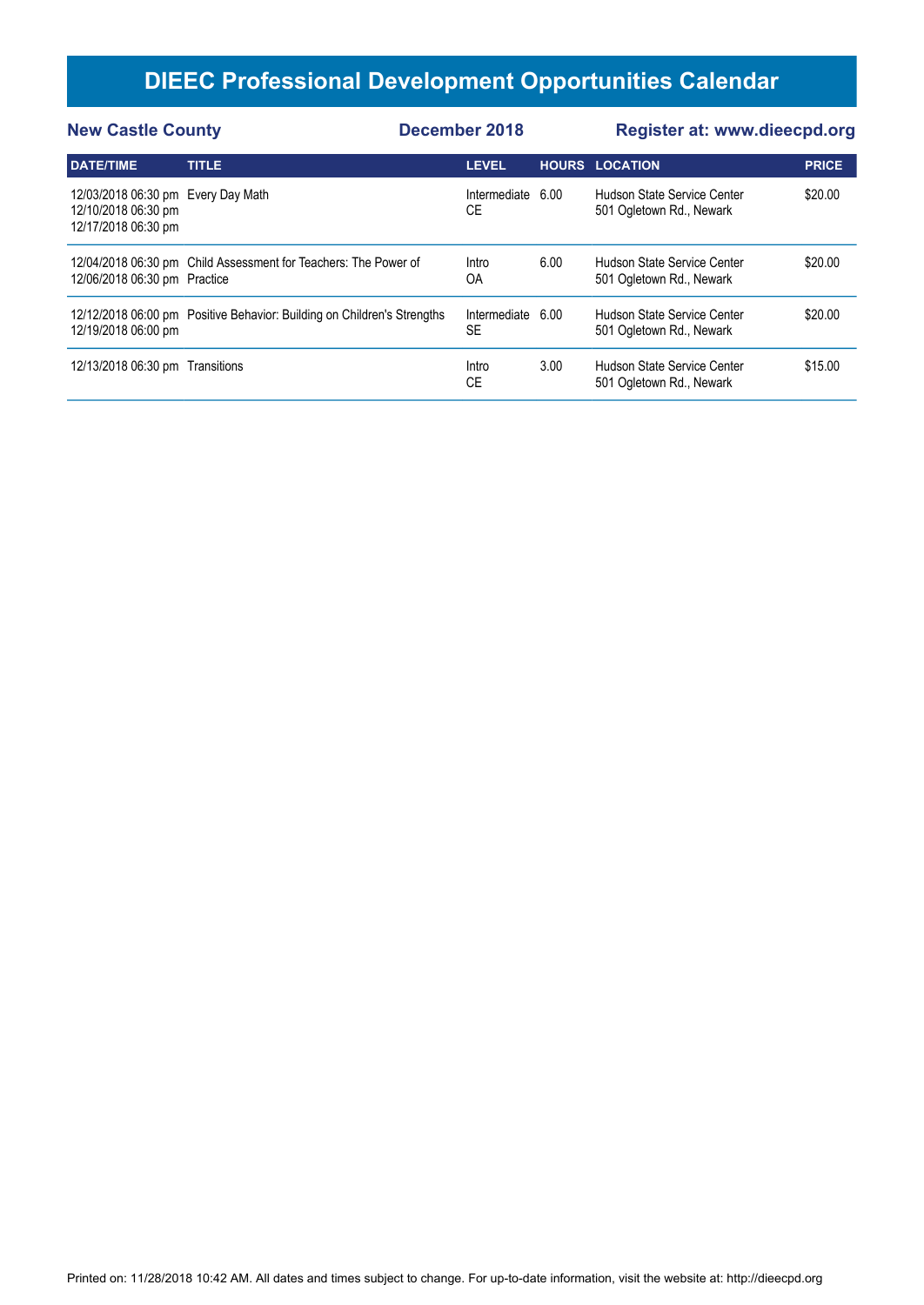| <b>New Castle County</b> |                                                                                  | <b>January 2019</b> |      | Register at: www.dieecpd.org                                        |              |  |
|--------------------------|----------------------------------------------------------------------------------|---------------------|------|---------------------------------------------------------------------|--------------|--|
| <b>DATE/TIME</b>         | <b>TITLE</b>                                                                     | <b>LEVEL</b>        |      | <b>HOURS LOCATION</b>                                               | <b>PRICE</b> |  |
| 01/29/2019 06:00 pm      | 01/15/2019 06:00 pm Science Up: Birds and Bugs                                   | Intro<br>СE         | 4.00 | Delaware Museum of Natural History<br>4840 Kennett Pike, Wilmington | \$5.00       |  |
| 01/15/2019 06:30 pm      | Supporting Sensory Learning: Infants, Toddlers, and<br>Beyond                    | Intro<br>СE         | 3.00 | Hudson State Service Center<br>501 Ogletown Rd., Newark             | \$15.00      |  |
| 01/22/2019 06:00 pm      | Healthy Together: Teaching Nutrition and Healthy<br>Living to Preschool Children | Intermediate<br>НS  | 2.00 | Delaware Museum of Natural History<br>4840 Kennett Pike, Wilmington | \$5.00       |  |
|                          | 01/23/2019 06:30 pm Supporting Relationships in Mixed Age Environments           | Intro<br><b>SE</b>  | 3.00 | Hudson State Service Center<br>501 Ogletown Rd., Newark             | \$15.00      |  |
| 01/31/2019 06:30 pm Lens | 01/29/2019 06:30 pm Child Assessment for Administrators: Polishing the           | Intermediate<br>OA  | 6.00 | Hudson State Service Center<br>501 Ogletown Rd., Newark             | \$20.00      |  |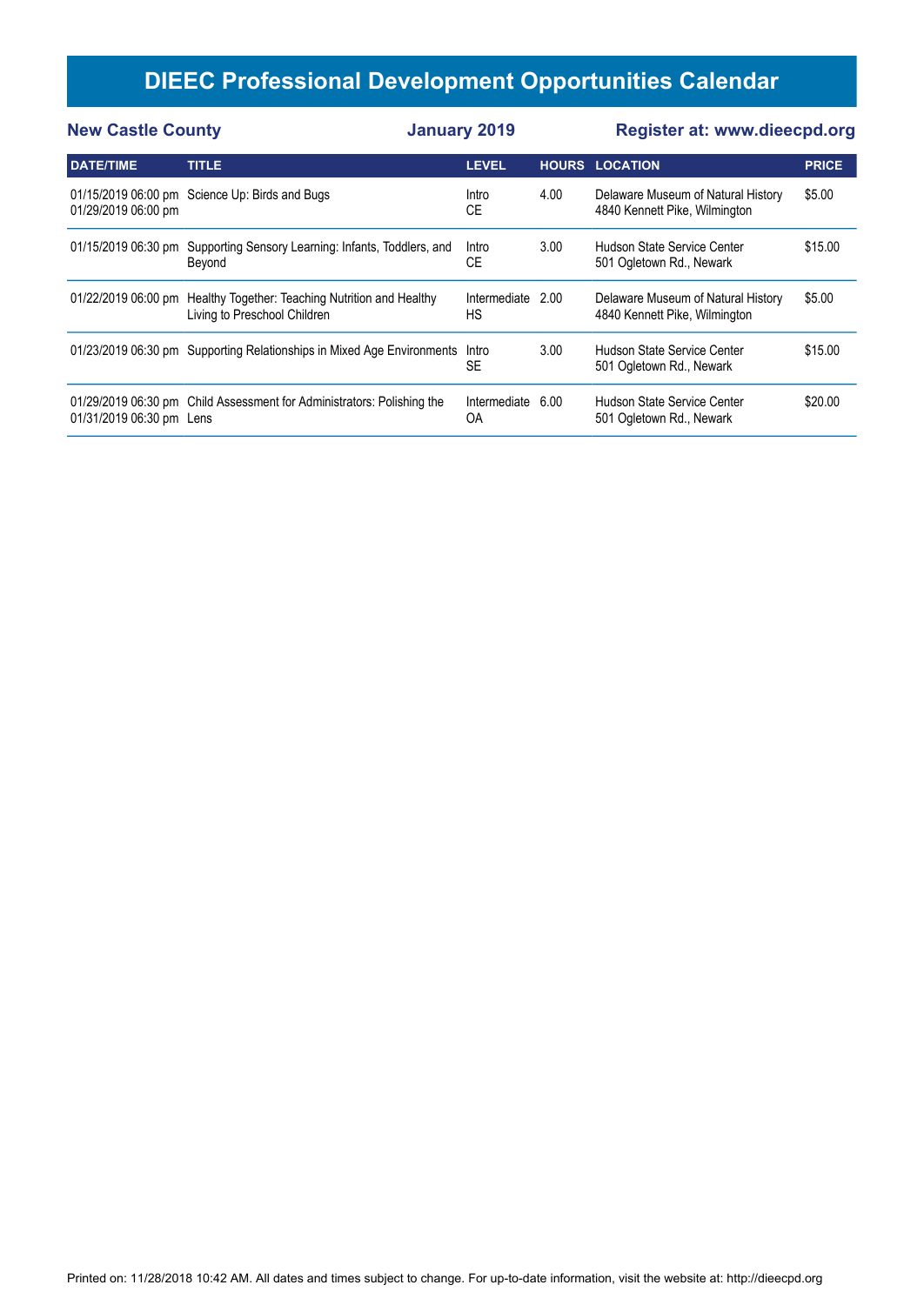| <b>New Castle County</b>                                                         | <b>February 2019</b>                                                                                                                                            |                           | <b>Register at: www.dieecpd.org</b> |                                                                     |              |
|----------------------------------------------------------------------------------|-----------------------------------------------------------------------------------------------------------------------------------------------------------------|---------------------------|-------------------------------------|---------------------------------------------------------------------|--------------|
| <b>DATE/TIME</b>                                                                 | <b>TITLE</b>                                                                                                                                                    | <b>LEVEL</b>              |                                     | <b>HOURS LOCATION</b>                                               | <b>PRICE</b> |
|                                                                                  | 02/02/2019 09:00 am Resilience: Mapping a Journey to Promote Social<br>02/16/2019 09:00 am and Emotional Competence(Replaces Creating Your<br>Journey Together) | Intermediate<br>МT        | 12.00                               | 501 South College<br>501 South College Avenue, Newark               | \$30.00      |
|                                                                                  | 02/06/2019 05:30 pm Seeing Science Everywhere: Seasons and Weather                                                                                              | Intermediate<br><b>CE</b> | 3.00                                | Delaware Museum of Natural History<br>4840 Kennett Pike, Wilmington | \$5.00       |
| 02/06/2019 06:30 pm Every Day Math<br>02/13/2019 06:30 pm<br>02/20/2019 06:30 pm |                                                                                                                                                                 | Intermediate<br><b>CE</b> | 6.00                                | 501 South College<br>501 South College Avenue, Newark               | \$20.00      |
|                                                                                  | 02/18/2019 09:00 am Intergrating the Early Learning Foundation (ELF's) &<br>Daily Experience                                                                    | Intro<br><b>CE</b>        | 3.00                                | 501 South College<br>501 South College Avenue, Newark               | \$15.00      |
| 02/18/2019 12:30 pm Visual Arts                                                  |                                                                                                                                                                 | Intro<br><b>CE</b>        | 3.00                                | 501 South College<br>501 South College Avenue, Newark               | \$15.00      |
|                                                                                  | 02/20/2019 05:30 pm Seeing Science Everywhere: Habitats and Animals                                                                                             | Intermediate<br><b>CE</b> | 3.00                                | Delaware Museum of Natural History<br>4840 Kennett Pike, Wilmington | \$5.00       |
| 02/28/2019 06:30 pm<br>03/07/2019 06:30 pm                                       | 02/21/2019 06:30 pm Play for Development and Learning                                                                                                           | Intermediate<br><b>CE</b> | 6.00                                | 501 South College<br>501 South College Avenue, Newark               | \$10.00      |
|                                                                                  | 02/23/2019 09:30 am Advanced Assessment for Teachers: Purposeful<br>Planning                                                                                    | Advanced<br>OA            | 6.00                                | Hudson State Service Center<br>501 Ogletown Rd., Newark             | \$20.00      |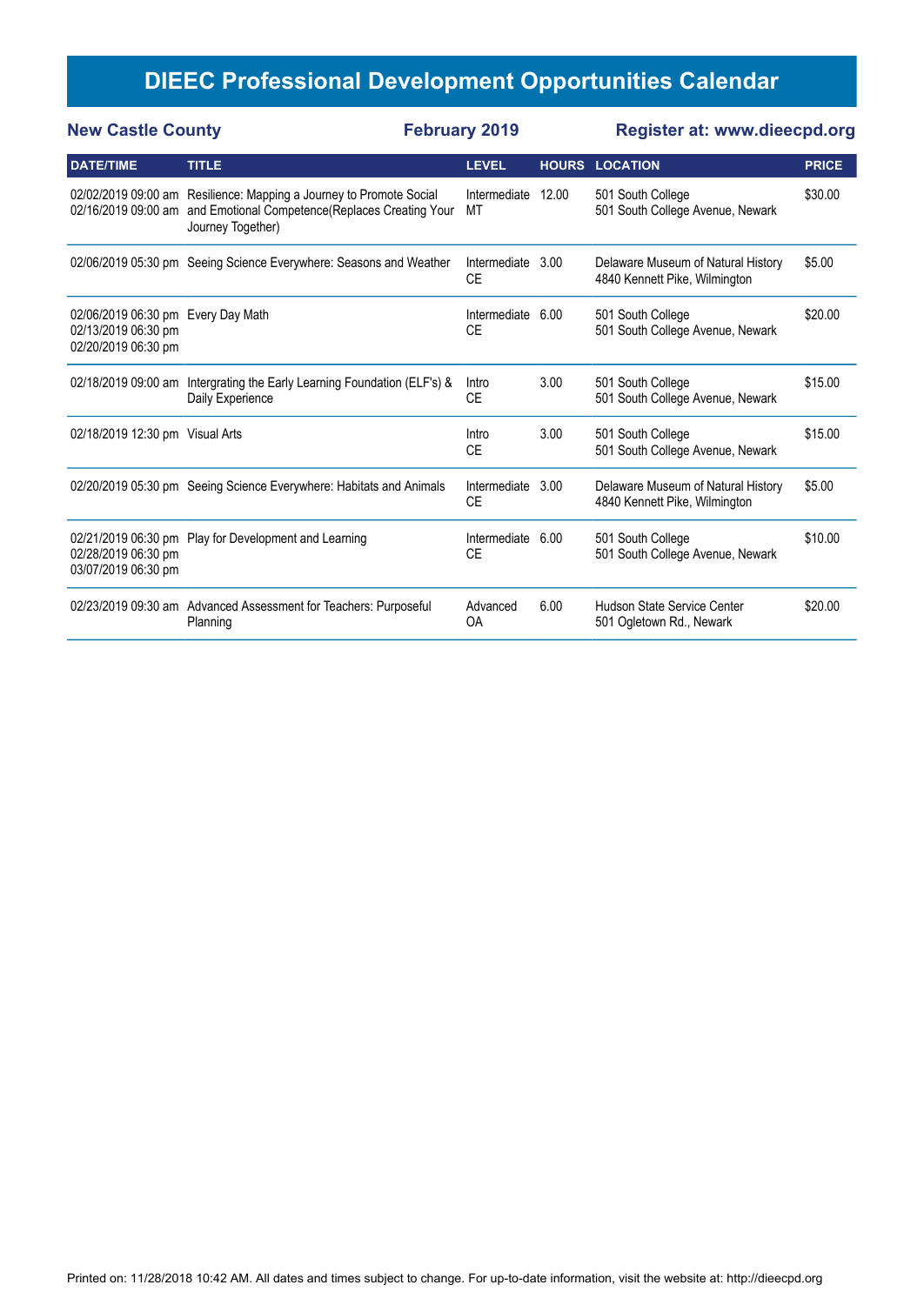| <b>Kent County</b>       |                                                                                                                                | December 2018      |      | Register at: www.dieecpd.org                                                        |              |  |
|--------------------------|--------------------------------------------------------------------------------------------------------------------------------|--------------------|------|-------------------------------------------------------------------------------------|--------------|--|
| <b>DATE/TIME</b>         | <b>TITLE</b>                                                                                                                   | <b>LEVEL</b>       |      | <b>HOURS LOCATION</b>                                                               | <b>PRICE</b> |  |
| 12/12/2018 06:30 pm Lens | 12/10/2018 06:30 pm Child Assessment for Administrators: Polishing the                                                         | Intermediate<br>OΑ | 6.00 | DIEEC Dover Office- Blue Hen Mall<br>Corp., Center, Suite 1E<br>655 Bay Road, Dover | \$20.00      |  |
|                          | 12/18/2018 06:30 pm Sing, Dance & Stomp                                                                                        | Intro<br>СE        | 3.00 | DIEEC Dover Office- Blue Hen Mall<br>Corp., Center, Suite 1E<br>655 Bay Road, Dover | \$15.00      |  |
|                          | 12/19/2018 12:00 pm Introduction to the Ages & Stages Questionnaires-<br>Developmental Screening Tools (ASQ-3 and<br>ASQ:SE-2) | Intro<br>OA        | 3.00 | Delaware State University<br>1200 N. DuPont Highway, Dover                          | \$0.00       |  |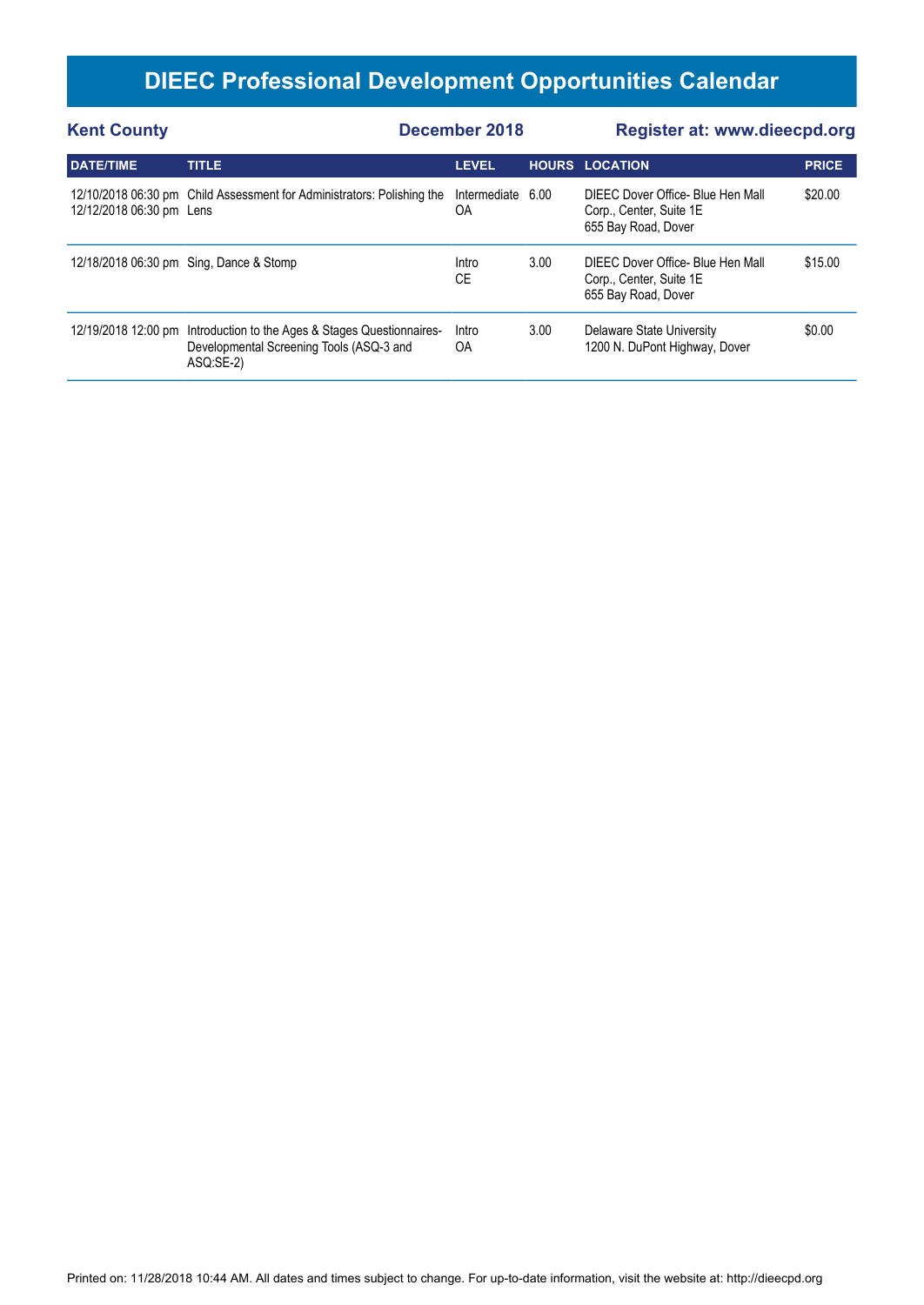| <b>Kent County</b>                         |                                                                | <b>January 2019</b>            |      | Register at: www.dieecpd.org                                                        |              |  |
|--------------------------------------------|----------------------------------------------------------------|--------------------------------|------|-------------------------------------------------------------------------------------|--------------|--|
| <b>DATE/TIME</b>                           | <b>TITLE</b>                                                   | <b>LEVEL</b>                   |      | <b>HOURS LOCATION</b>                                                               | <b>PRICE</b> |  |
| 01/08/2019 06:30 pm<br>01/10/2019 06:30 pm | 01/03/2019 06:30 pm Play for Development and Learning          | Intermediate 6.00<br>СE        |      | The Learning Center, TLC<br>258 N. Rehoboth Blvd, Milford                           | \$10.00      |  |
| 01/16/2019 06:30 pm Visual Arts            |                                                                | Intro<br>СE                    | 3.00 | DIEEC Dover Office- Blue Hen Mall Corp.,<br>Center, Suite 1E<br>655 Bay Road, Dover | \$15.00      |  |
| 01/26/2019 09:00 am                        | 01/24/2019 06:30 pm Flip It: Flipping the Challenging Behavior | Intermediate 6.00<br><b>SE</b> |      | DIEEC Dover Office- Blue Hen Mall Corp.,<br>Center, Suite 1E<br>655 Bay Road, Dover | \$20.00      |  |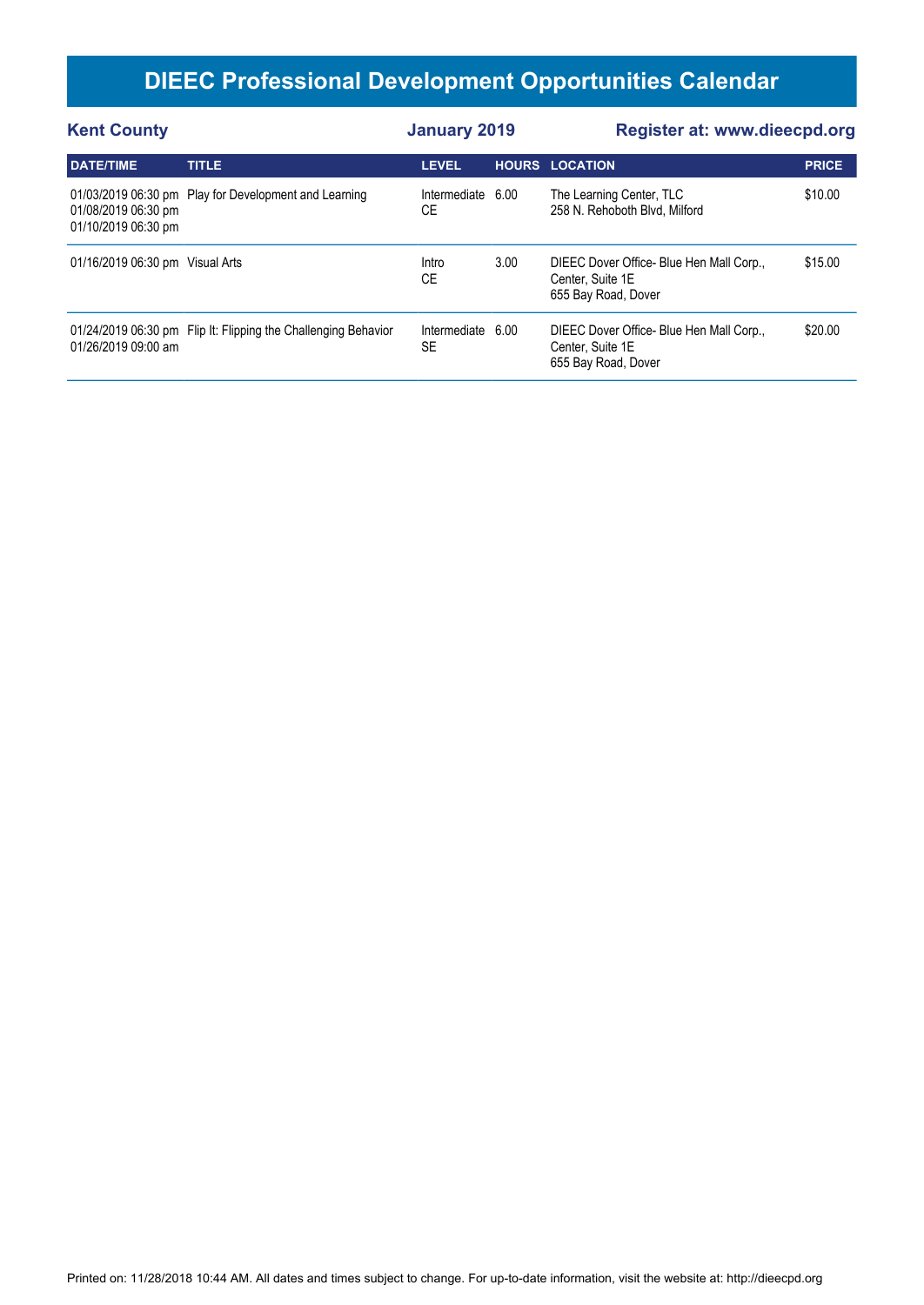| <b>Kent County</b>              |                                                                 | <b>February 2019</b>           |      | <b>Register at: www.dieecpd.org</b>                                                 |              |
|---------------------------------|-----------------------------------------------------------------|--------------------------------|------|-------------------------------------------------------------------------------------|--------------|
| <b>DATE/TIME</b>                | <b>TITLE</b>                                                    | <b>LEVEL</b>                   |      | <b>HOURS LOCATION</b>                                                               | <b>PRICE</b> |
| 02/09/2019 09:00 am Strengths   | 02/02/2019 09:00 am Positive Behavior: Building on Children's   | Intermediate 6.00<br><b>SE</b> |      | DIEEC Dover Office- Blue Hen Mall Corp.,<br>Center, Suite 1E<br>655 Bay Road, Dover | \$20.00      |
| 02/13/2019 06:30 pm Practice    | 02/11/2019 06:30 pm Child Assessment for Teachers: The Power of | Intro<br>OA                    | 6.00 | DIEEC Dover Office- Blue Hen Mall Corp.,<br>Center, Suite 1E<br>655 Bay Road, Dover | \$20.00      |
| 02/18/2019 09:00 am Transitions |                                                                 | Intro<br>CE                    | 3.00 | DIEEC Dover Office- Blue Hen Mall Corp.,<br>Center, Suite 1E<br>655 Bay Road, Dover | \$15.00      |
|                                 | 02/18/2019 12:30 pm Sing, Dance & Stomp                         | Intro<br>CE                    | 3.00 | DIEEC Dover Office- Blue Hen Mall Corp.,<br>Center, Suite 1E<br>655 Bay Road, Dover | \$15.00      |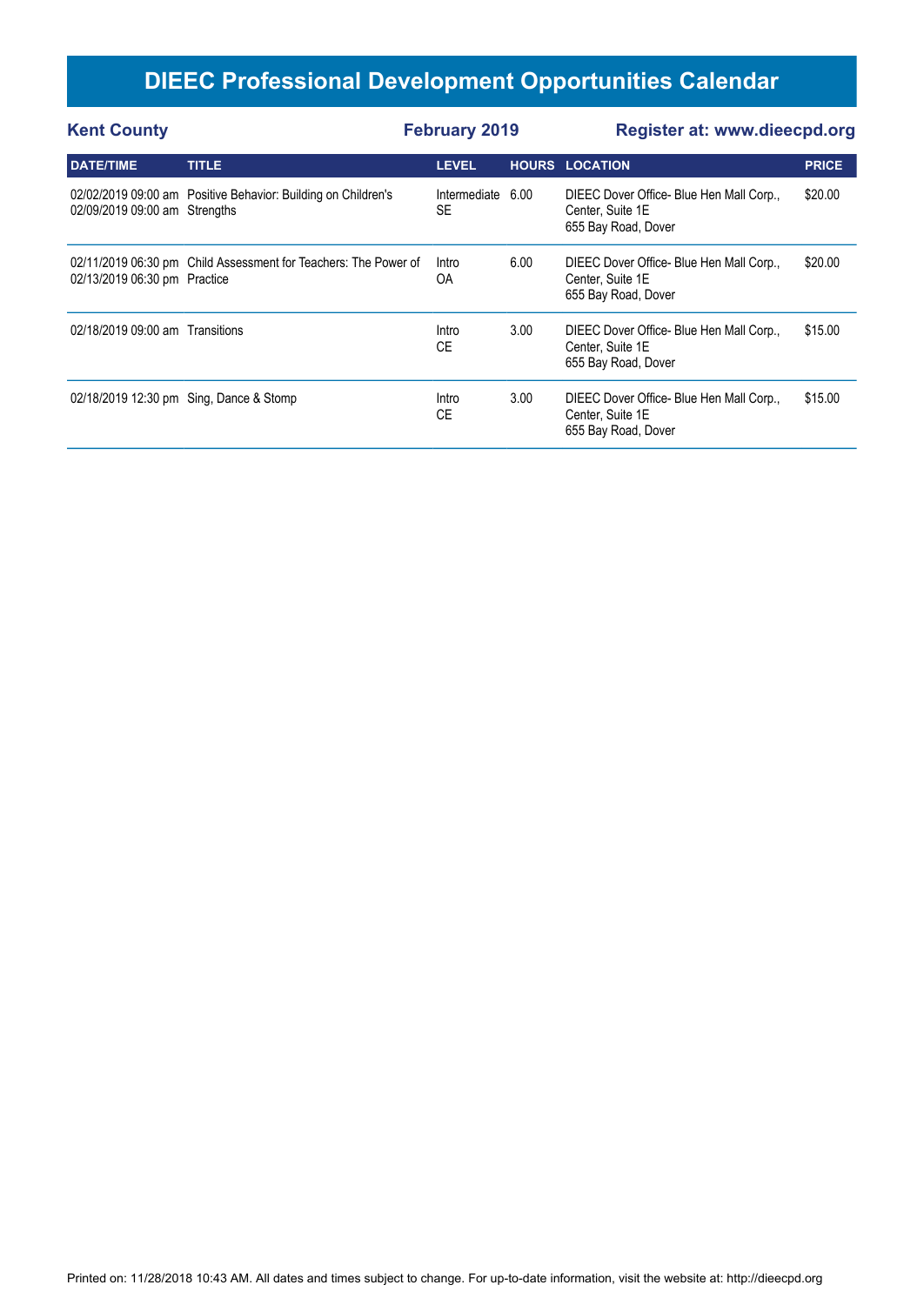| <b>Sussex County</b>               |                                                                                                                                | December 2018      |      | <b>Register at: www.dieecpd.org</b>                          |              |  |
|------------------------------------|--------------------------------------------------------------------------------------------------------------------------------|--------------------|------|--------------------------------------------------------------|--------------|--|
| <b>DATE/TIME</b>                   | <b>TITLE</b>                                                                                                                   | <b>LEVEL</b>       |      | <b>HOURS LOCATION</b>                                        | <b>PRICE</b> |  |
| 12/01/2018 09:00 am Every Day Math |                                                                                                                                | Intermediate<br>CЕ | 6.00 | Adams State Service Center<br>546 S. Bedford St., Georgetown | \$20.00      |  |
|                                    | 12/03/2018 06:30 pm Introduction to the Ages & Stages Questionnaires-<br>Developmental Screening Tools (ASQ-3 and<br>ASQ:SE-2) | Intro<br><b>OA</b> | 3.00 | Adams State Service Center<br>546 S. Bedford St., Georgetown | \$0.00       |  |
| 12/13/2018 06:30 pm Practice       | 12/11/2018 06:30 pm Child Assessment for Teachers: The Power of                                                                | Intro<br>ΟA        | 6.00 | Adams State Service Center<br>546 S. Bedford St., Georgetown | \$20.00      |  |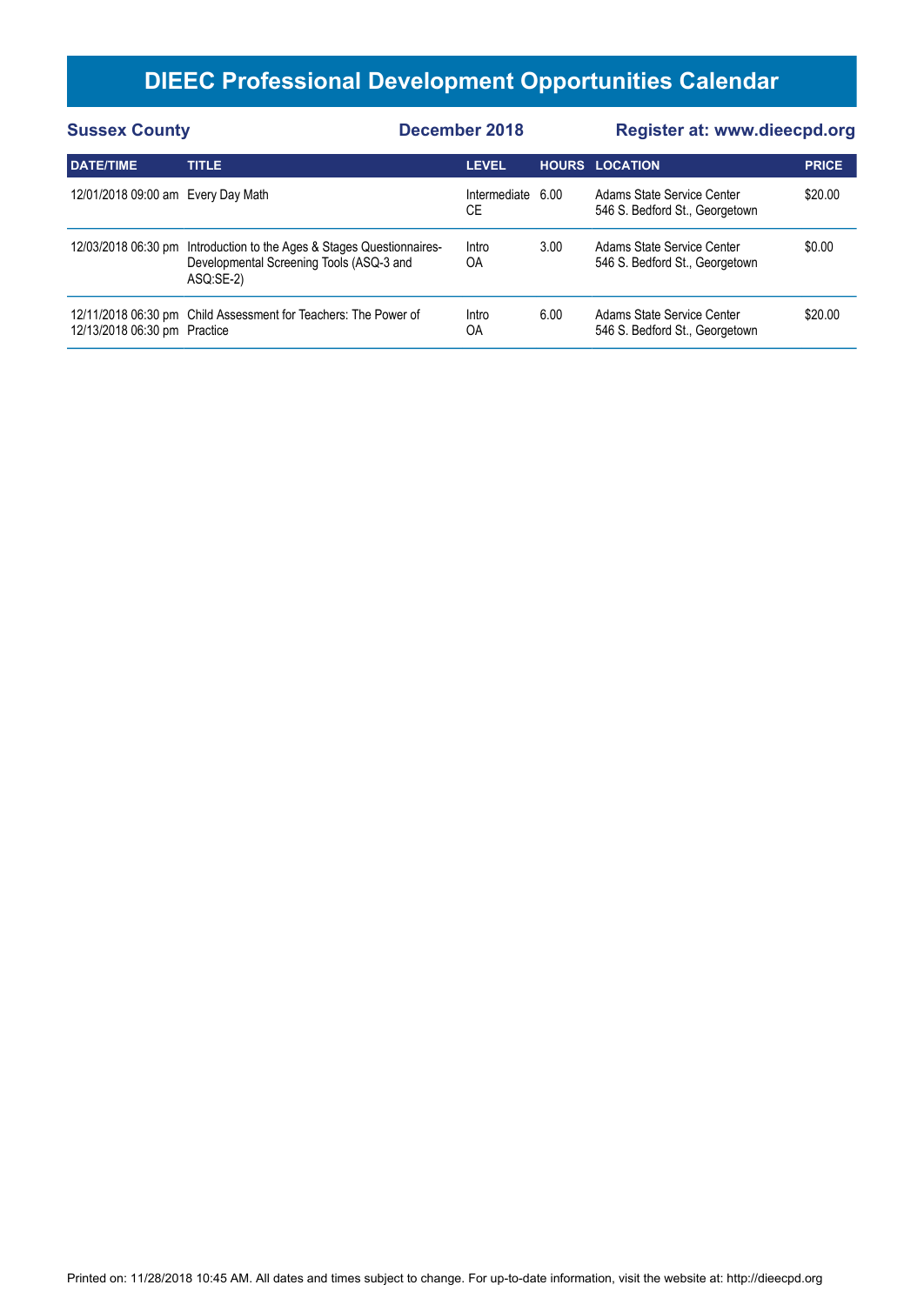| <b>Sussex County</b>            |                                                                                   | <b>January 2019</b> |      | Register at: www.dieecpd.org                                 |              |  |
|---------------------------------|-----------------------------------------------------------------------------------|---------------------|------|--------------------------------------------------------------|--------------|--|
| <b>DATE/TIME</b>                | <b>TITLE</b>                                                                      | <b>LEVEL</b>        |      | <b>HOURS LOCATION</b>                                        | <b>PRICE</b> |  |
|                                 | 01/17/2019 06:30 pm Supporting Sensory Learning: Infants, Toddlers, and<br>Bevond | Intro<br>СE         | 3.00 | Adams State Service Center<br>546 S. Bedford St., Georgetown | \$15.00      |  |
| 01/29/2019 06:30 pm Transitions |                                                                                   | Intro<br>СE         | 3.00 | Adams State Service Center<br>546 S. Bedford St., Georgetown | \$15.00      |  |